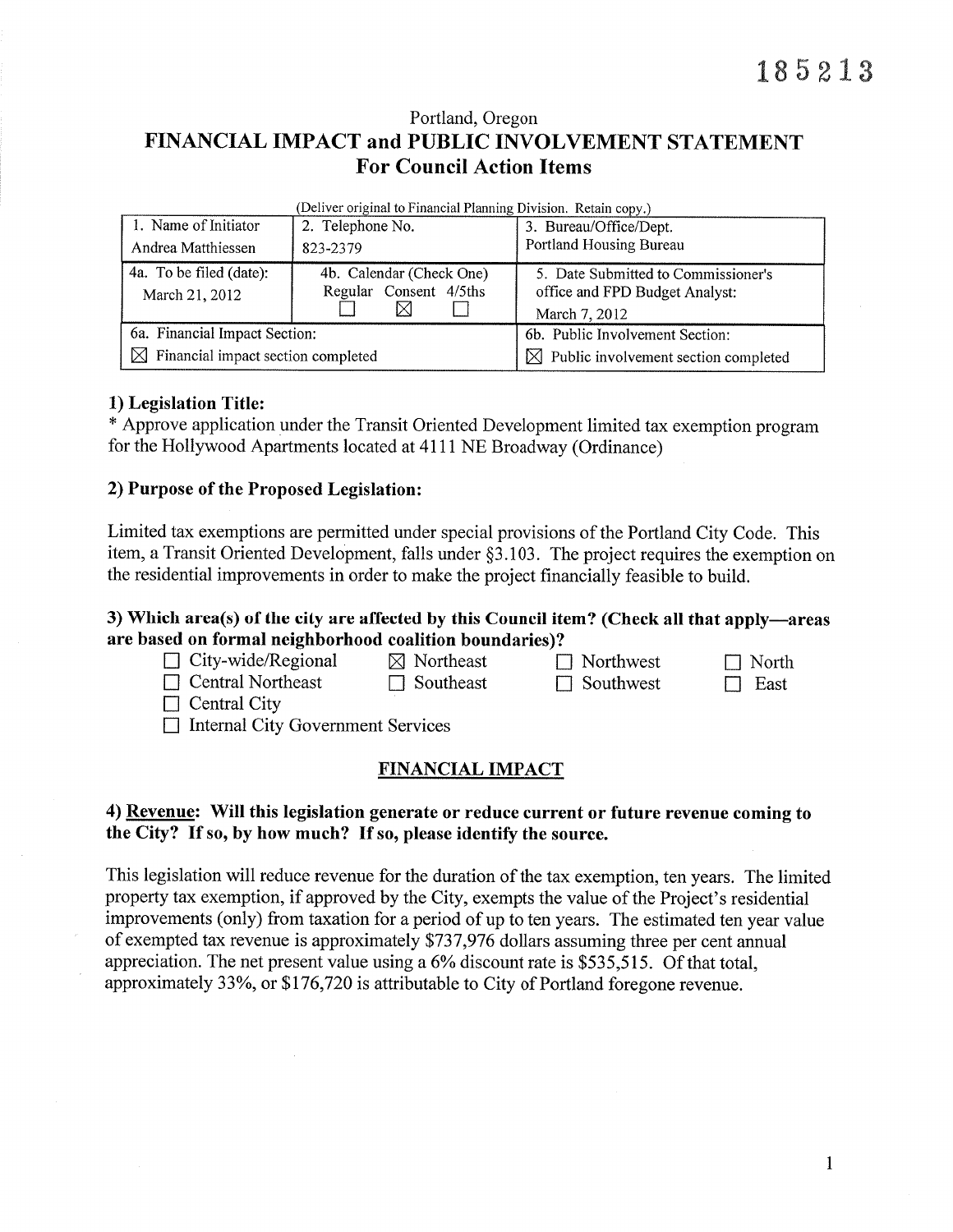5) Expense: What are the costs to the City related to this legislation? What is the source of funding for the expense? (Please include costs in the current fiscal year as well as costs in future years. If the action is related to a grant or contract please include the local contribution or match required. If there is a project estimate, please identify the level of confidence.)

Foregone revenue for the duration of the tax exemption is detailed in #4 above.

#### 6) Staffïne Requirements:

• Will any positions be created, eliminated or re-classified in the current year as a result of this legislation? (If new positions are created please include whether they will be part-time, full-time, limited term, or permanent positions. If the position is limited term please indicate the end of the term.)

No.

Will positions be created or eliminated in *future years* as a result of this legislation?

No.

# (Complete the following section only if an amendment to the budget is proposed.)

7) Change in Appropriations (If the accompanying ordinance amends the budget please reflect the dollar amount to be appropriated by this legislatíon. Include the appropriate cost elements that are to be loaded by accounting. Indicate "new" in Fund Center column if new center needs to be created. Use additional space if needed.)

| Fund | Fund<br>Center | <b>Commitment</b><br>Item | Functional<br>Area | <b>Funded</b><br>Program | Grant | Sponsored<br>Program | Amount |
|------|----------------|---------------------------|--------------------|--------------------------|-------|----------------------|--------|
|      |                |                           |                    |                          |       |                      |        |
|      |                |                           |                    |                          |       |                      |        |
|      |                |                           |                    |                          |       |                      |        |
|      |                |                           |                    |                          |       |                      |        |